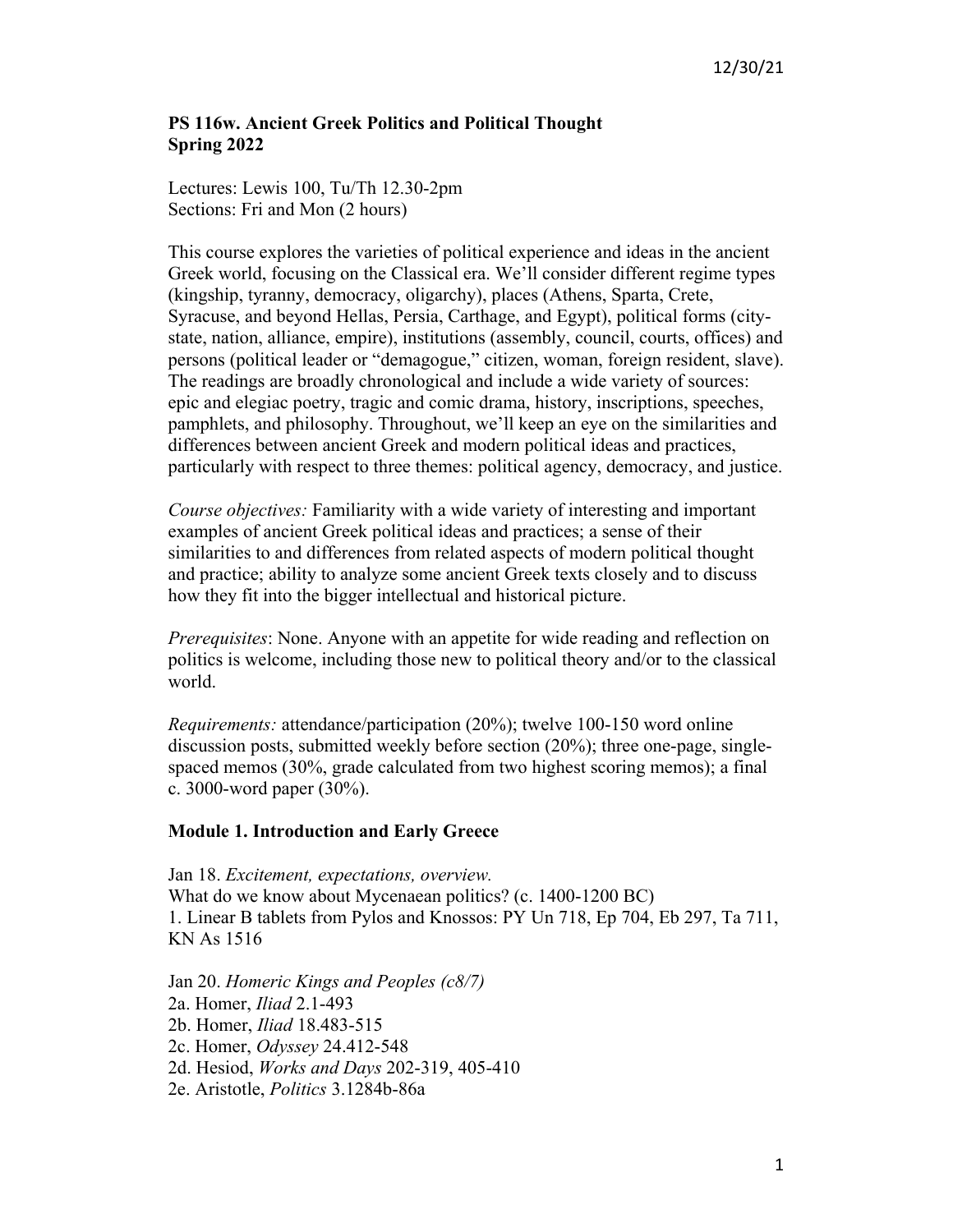### **Module 2. From Archaic to Classical Greece**

Jan 25*. Polis, Demos, Boule, Nomos*  3a. Law of the city of Dreros (Crete), 650-600 (Fornara 11) 3b. Tyrtaeus, the Messenian War, and the Great Rhetra (Fornara 12) 3c. Drakon's law on homicide (Fornara 15) 3d. Law from Chios, 575-550 (Fornara 19) 3e. Law from a Lokrian community, 525-500 (Fornara 33)

Jan 27. *Archaic Athens and Solon (c. 590 BC)*  4a. [Aristotle], *Constitution of the Athenians* fragments–ch. 12 4b. Herodotus 1.28-33 (Solon's encounter with Croesus) 4c. Aristotle, *Politics* 2.1273b-74a

Feb 1. *Tyranny! (c6)*  5a. Orthagoras, tyant of Sikyon (Fornara 13) 5b. [Aristotle], *Constitution of the Athenians* chs. 13-19 5c. The nature of Peisistratos's rule (Fornara 31) 5d. Polykrates, tyrant of Samos (Fornara 32)

Feb 3. *Overcoming Tyranny / Cleisthenes' Revolution (c. 510-507)*  6a. The liberation of Athens (Fornara 39) 6b. Herodotus, 5.55-56, 62-78, 91-94, 6.131 6c. [Aristotle], *Constitution of the Athenians* chs. 20-22 6d. Aristotle, *Politics* 3.1275b

Memo 1 due 11.59pm Feb 7. Question: Discuss how any **two** sources enrich our understanding of any **one** of the following: the ancient Greek *demos*; ancient Greek kingship; ancient Greek tyranny; ancient Greek law; Solon; or Cleisthenes.

#### **Module 3. Greeks and Barbarians, Athenians and Others**

Feb 8. *Looking beyond Hellas I: Herodotus on the Near East and Egypt*  7a. Herodotus 1.1-28, 85-140 (Persians, Phoenicians, Lydians, Medians, Scythians) 7b. Herodotus, Book 2 excerpts (Egypt)

7c. Greek mercenaries in Egyptian service (Fornara 24)

Feb 10. *Looking beyond Hellas II: Views of Persia and India*  8a. Herodotus 3.1-3, 61-117 (Persians, India, Arabia, Ethiopia, Europe) 8b. Herodotus 7.1-107 (Persians) 8c. List of Dareios's subjects (Fornara 34) 8d. Letter of Dareios (Fornara 35) 8e. Aeschylus, *Persians* (472)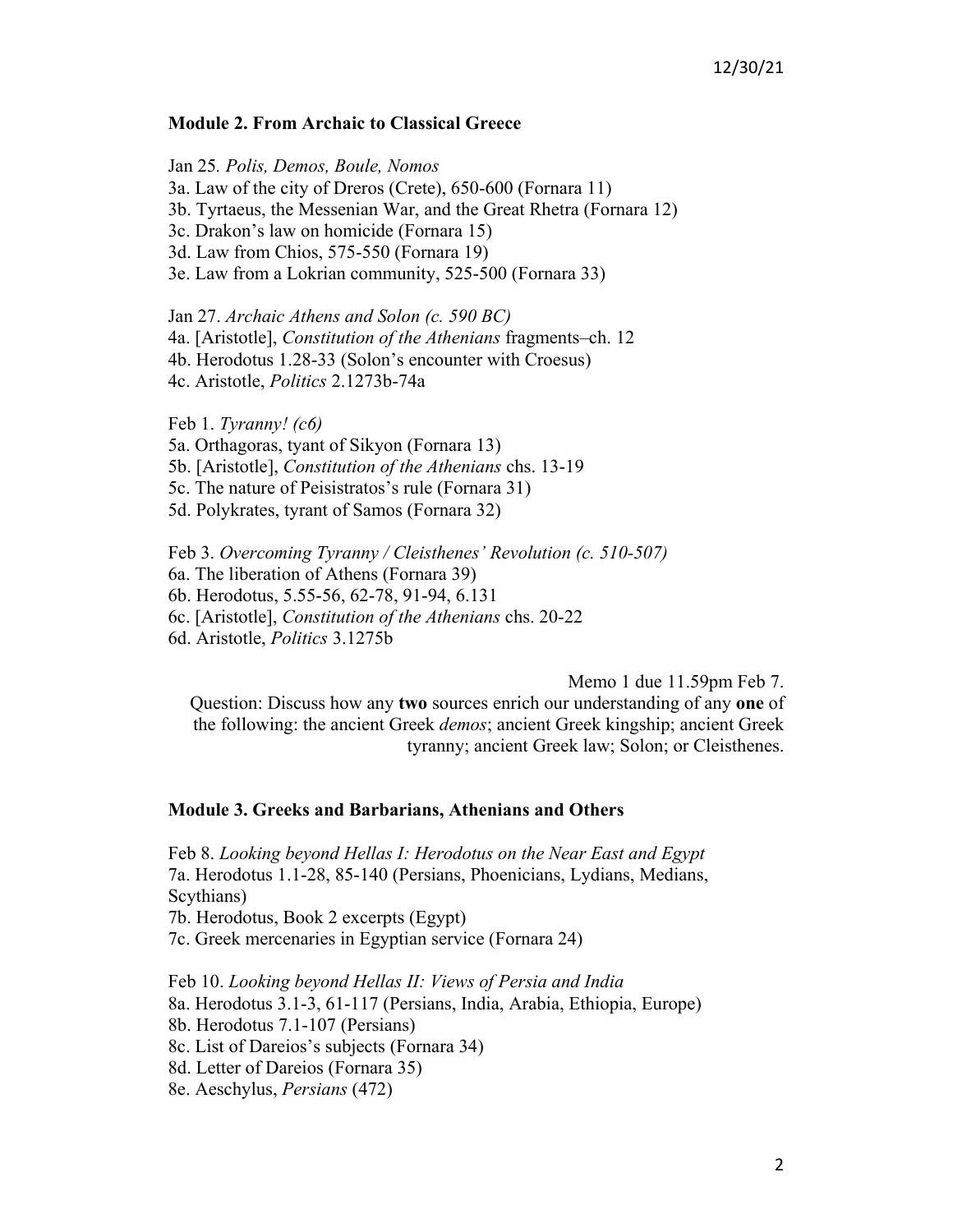Feb 15. *Looking beyond Hellas III: Aristotle on "Barbarians"—and Carthage* 9a. Aristotle, *Politics* 1.1252a-53a (barbarians) 9b. Aristotle, *Politics* 2.1272b-73b (Carthage) 9c = 2e. Aristotle, *Politics* 3.1284a-86a (barbarian kingship)

Feb 17. *Discovering Sparta (c7?-4)* 

10a = 3b. Tyrtaeus, the Messenian War, and the Great Rhetra (Fornara 12)

10b. Herodotus, 1.65-71; 6.51-60; 7.101-105, 207-212, 226-228

10c. Critias fragments 19, 20, 21 (Gagarin and Woodruff)

10d. Sayings of Spartan Women (Talbert)

10e. (?) Xenophon, "Spartan Society" (Talbert)

10f. Spartan treatment of helots (Fornara 13)

10g. Aristotle, *Politics* 2.1269a-72b (Sparta and Crete)

Feb 22. *Alliance, Empire and War (c5)* 

11a. Herodotus, 7.138-163; 8.136-144

11b. Thucydides, 1.1-23, 66-146; 2.1-9; 3.81-84

11c. Thucydides 5.84-116 (the Melian Dialogue)

11d. [Aristotle], *Constitution of the Athenians* chs. 23-28

11e. Athenian tribute payment decree, 448/7 or 430s or 426/5 (Fornara 98)

11f. Athenian regulations for Chalkis, 446-5 (Fornara 103)

11g. Athenian reassessment of tribute, 425/4 (Fornara 136)

#### **Module 4.** *Demokratia* **and its Interruptions**

Feb 24. *Democratic Ideology I*  12a. Aeschylus, *Suppliants* [= *Refugee Women*] (463) 12b. [Aeschylus], *Prometheus Bound* 1-87 (430) 12c. Herodotus, 3.80-3, 6.43

Memo 2 due 11.59pm Feb 28

Question: How did Herodotus, Aeschylus and/or Aristotle represent non-Greeks? *or* What image do the works we have studied give of the Spartans? *or* Explain and assess the claim that the Athenians had an "empire." Please use **at least three** sources to support your answer.

Mar 1. *Democratic Ideology II* 13a = 11d. [Aristotle], *Constitution of the Athenians* chs. 23-28 13b. Thucydides, 2.21-22, 34-46, 59-65 13c. Protagoras (Gagarin and Woodruff) 13d. Democritus (Gagarin and Woodruff)

Mar 3. *Ruling through the Assembly* 14a. Thucydides 3.25-50 (Mytilenaean Revolt and Second Debate on the Mytilenaeans)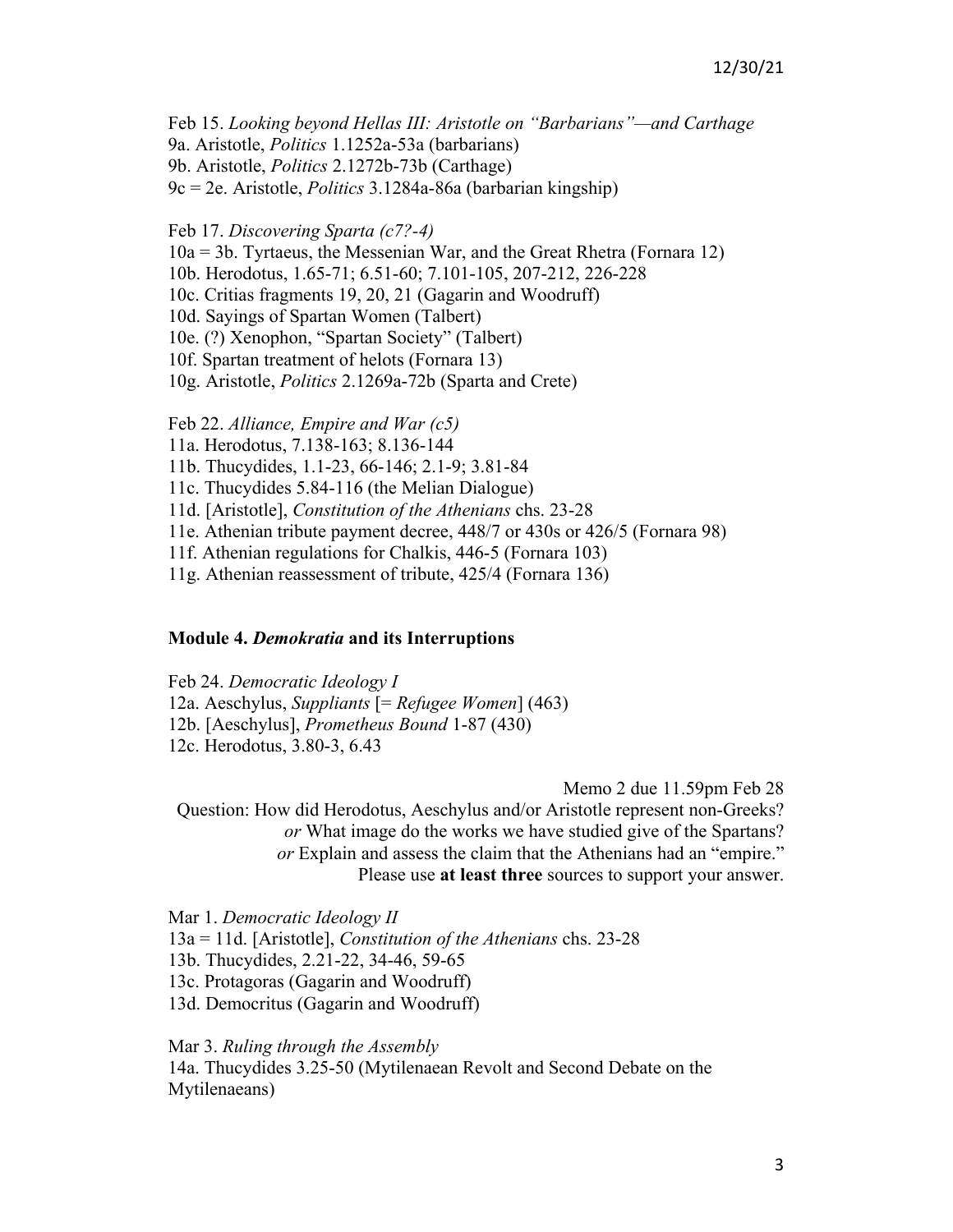14b. Thucydides 6.32-41 (about Syracuse) 14c. [Xenophon], *Constitution of the Athenians* chs. 1-2 (c. 424?) 14d. Aristophanes, *Knights* (424) 14e. Euripides, *Suppliants*, 399-461 (423) (Gagarin and Woodruff)

Mar 8. *Ruling through the Courts*  15a. Herodotus 1.95-101 (c. 425) 15b. [Xenophon], *Constitution of the Athenians* ch. 3 (c. 424?) 15c. Aristophanes, *Wasps* (422) 15d. Aristotle, *Rhetoric* 1.1-3

Mar 10. *Aristophanes's Women* 16a. Aristophanes, *Lysistrata* 10254, 980-1188 16b. Aristophanes, *Women at the Thesmophoria* 1-654 16c. Aristophanes, *Assemblywomen* (c. 392)

Mar 15. *An Oligarchical Revolution (411/10)*

17a. [Aristotle], *Constitution of the Athenians* chs. 29-33

17b. Thucydides, 8.45-54, 63-77, 86, 89-98

17c. Antiphon's self-defence (Gagarin and MacDowell)

17d. Trial of Antiphon (Fornara 151)

17e. Phrynichos' assassins honoured, 409 (Fornara 155)

Mar 17. *Another Oligarchical Revolution (404/3)* 

18a. [Aristotle], *Constitution of the Athenians* chs. 34-41

18b. Xenophon, *Hellenica*, 2.3-4

18c. Lysias, "Against Eratosthenes" (403/2?)

18d. Rewards for liberators of Athens, c. 403 (Harding 3)

Memo 3 due 11.59pm Mar 20 Questions: How did **at least two** fifth-century authors represent *demokratia*? *or* How did **at least two** fifth-century authors represent *oligarchia*? *or* How did Aristophanes represent women? *or* Discuss the role of *either* the assembly *or* the courts within *demokratia*.

> Please use **at least three sources** to support your answer more if the question invites it.

#### **Module 5. Fourth-century Politics and Philosophy**

Mar 29. *The Restored Democracy* 19a. Andocides, *On the Mysteries* (400) 19b. [Aristotle], *Constitution of the Athenians* chs. 42-66 19c. Oath of the Athenian ephebes (Harding 109) 19d. Lysias, "For the Disabled Man" (403-380) 19e. Lysias, "Funeral Oration" (c. 392)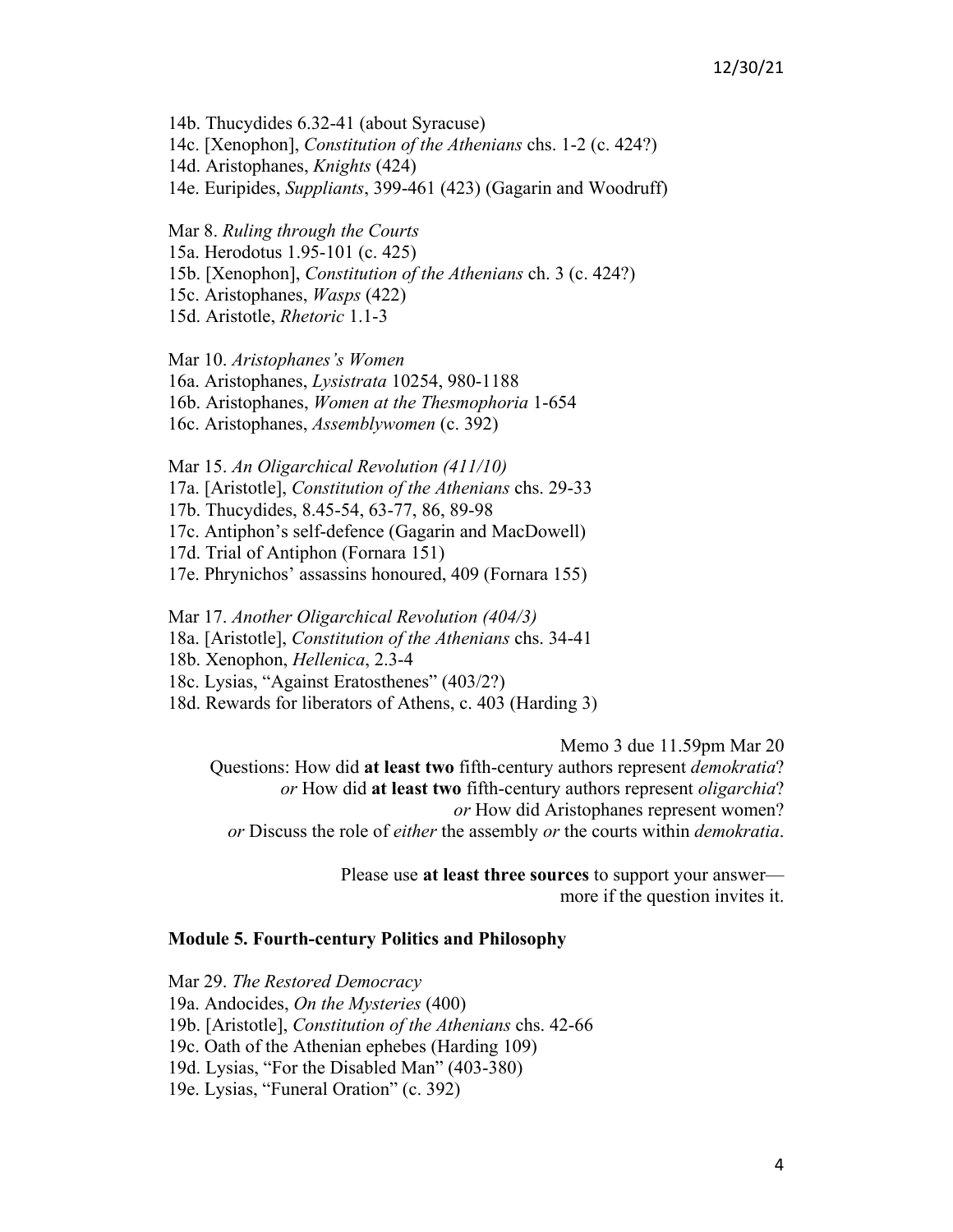Mar 31. *Representations of Socrates* 20a. Aristophanes' *Clouds*, 1-509 (423) 20b. Xenophon, *Memories of Socrates*, Book I 20c. Plato, *Apology* (i.e. Socrates' self-defence: dramatic date 399, written later)

Apr 5. *The Republic*  21a. Plato, *Republic* I-IV

Apr 7. *The Republic*  22a. Plato, *Republic* V-VII

Apr 12. *The Republic*  23a. Plato, VIII-X

Apr 14. *Aristotle's Athens (349-322)* 

24a. Alliance between Athens and Olynthus, 349/8 (Harding 80)

24b. Foundation of the League for defence against Philip II (Harding 93)

24c. Immediate causes of war between Athens and Philip II (Harding 95)

24d. Epigram in honour of Athenian dead at Chaeronea, 338 (Harding 98)

24e. Philip II's settlement in Greece, 338/7 (Harding 99)

24f. Athenian law against tyranny, 337/6 (Harding 101)

24g. Demosthenes, *On the Crown*, 330

Apr 19. *Aristotle's Politics*  25a. Aristotle, *Politics* I (all), II.1-5

Apr 21. *Aristotle's Politics cont.*  26a. Aristotle, *Politics* III-IV

Apr 26. *Aristotle's Politics cont.* 27a. Aristotle, *Politics* V-VI

Apr 28. *Aristotle's Politics cont. and Conclusion* 28a. Aristotle, *Politics* VII-VIII

> Final paper (3 single-spaced pages / c. 3000 words) due 11.59pm May 13 Question: In what way(s) and to what extent do you detect *either* Plato *or* Aristotle responding to the political norms and struggles of classical Greece? Please use **at least six** sources to support your argument.

## *Expectations*

- Attendance at all lectures and sections is preferable, if possible.
- I prefer no laptops or other electronic devices in class, if possible.